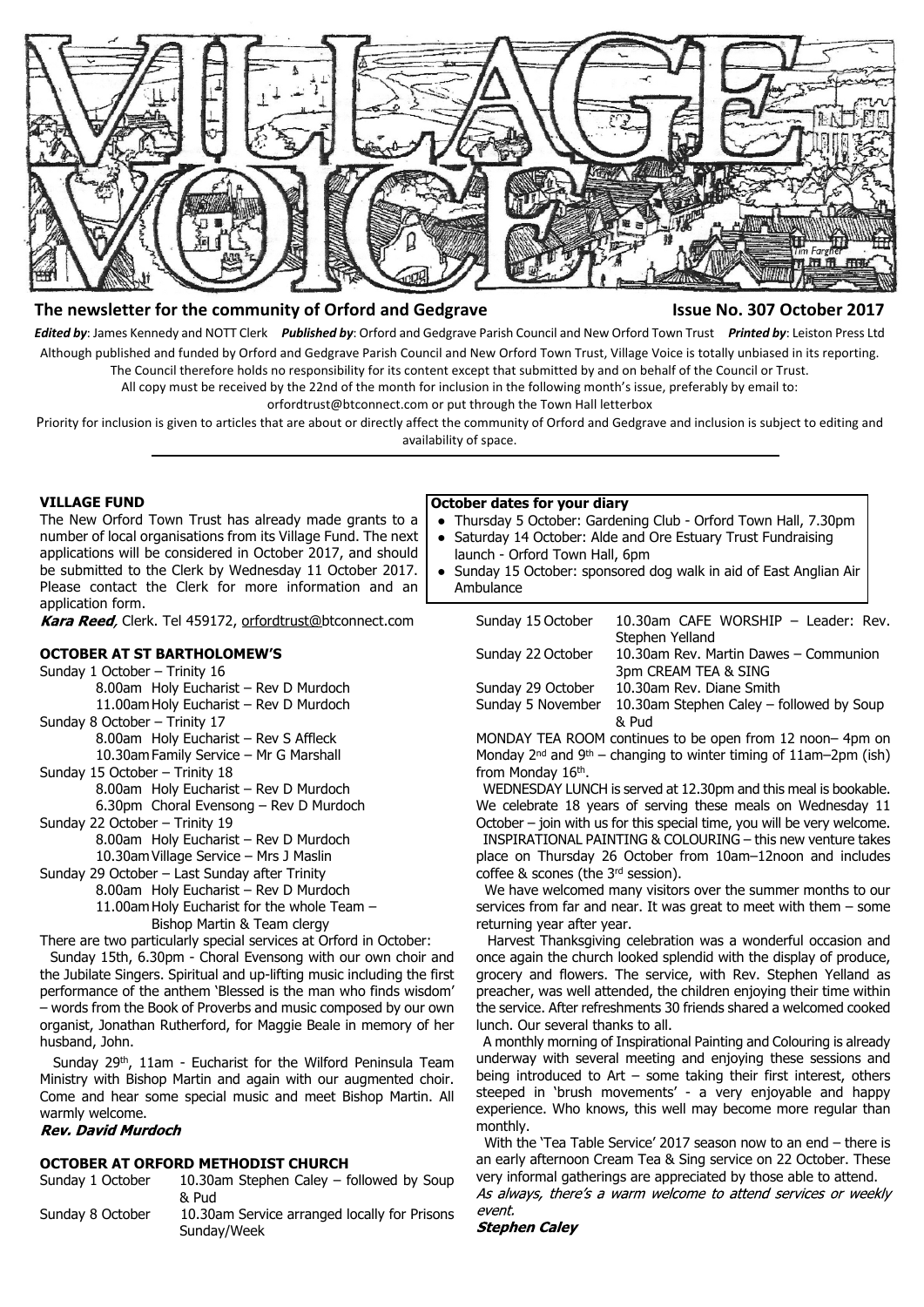### **ORFORD SPORTS & RECREATION CLUB**

September saw the welcome return of Midnight Road, who played to a very appreciative audience. It also held the last Bike Meet of the year, but do not worry, the bike evenings will return in the

spring.<br>Events for October are:

Club Night every Friday night. Come and have a drink, play pool/snooker, table tennis, darts or chat, or make good use of the wi-fi which we now have in operation at the club!

- Friday 20 October Bingo Night from 8pm onwards.
- Saturday 28 October Halloween Disco with Jack's Roadshow from 7.30 onwards.

Under 16s free, £3 members, £4 non-members. Free prizes for best fancy dress (adult and children's categories).

Looking further ahead:

- Saturday 4 November (after the fireworks) Music from the Random Blues Company, £3 members, £4 non-members.
- Saturday 23 December music from Flaming Cheek.

Thank you for your ongoing support.

Mark Smy, OSRC Secretary (450358)

# **GARDENING CLUB**

**Date:** Thursday 5 October

**Topic:** 'Ornamental Grasses for the Garden'

**Presenter:** Neil Ludman from Woottens of Wenhaston **Time:** 7.30pm

**Venue:** Orford Town Hall 'back room'

Neil, who is a specialist in grasses and prairie planting will be talking to us about the wide range of plants available and the various situations and soil types suited to this style of planting. Also, the benefits and opportunities presented by including ornamental grasses in your own garden. He will, of course, also answer our questions so do have a think before you come! We are hoping he will bring some plants for us to purchase.

# **The work of the Suffolk Floral Preservation Trust and plants of special interest**

At our September meeting Lord Cranbrook and Rose Battye talked to us about the work of the Trust and its mission to purchase land to 'permanently preserve for the benefit of the public generally, especially the inhabitants of the county of Suffolk, sites of beauty or historical or ecological interest or scientific importance and in particular the natural flora of the county of Suffolk.' The Trust currently owns two reserves: 'Orchid Glade' near Hasketon and 'Simpson's Fromus Valley' near Kelsale.

 They spoke about the wonderful and diverse flora including ancient species from meadows, hedgerows, ponds and woodland including southern marsh orchids. Hopefully we will be able to explore the Trust's area with a visit during the coming year…

 I will report on our trip to The Exotic Garden at Henstead on 21 September in the next edition of the publications… Still to come in 2017…

Thursday 2 November: 'Vegetable Growing and the Potager' with David Keleel of Darsham Nurseries

Thursday 7 December: 'Social Evening and Supper' plus AGM **Membership and guests**

We are offering half price membership at £7.50 for the remainder of 2017, and guests are always welcome at £4 per session. **Polly Sharkey** 

# **FIREFIGHTERS CHARITY COLLECTION**

On behalf of the crew of Orford Fire Station I would like to thank all who kindly donated to our street collection held in the village and at the Flower Show on 26 August in aid of The Firefighters Charity. A total of £180.10 was collected.

Neil Jacobs, Suffolk Fire and Rescue Service

#### **RNLI STALL AT ORFORD FLOWER SHOW 2017**

Following my previous notice in July when I confirmed that we raised £418.30 towards the Aldeburgh Lifeboat from the collections in the Market Square and Orford Stores, I am now delighted to report that the RNLI stall at the Flower Show raised £606 which is £200 more than the previous record in 2013. I would like to say am enormous thank you to everyone who purchased goods on that day and supported this worthy cause. All the money goes directly to the Aldeburgh Lifeboat and it is very nice to know that we are supporting a local boat which we can all go and view in the boat shed in Aldeburgh and watch when it is launched on special days.

### Diana Grayburn (was Paterson)

# **CRICKET CLUB SUCCESS**

Sudbourne Hall Cricket Club have enjoyed a very successful season gaining promotion for the second consecutive season after finishing second in the league with a record of 13 wins, 4 defeats and 1 rain off. It has been a season where the whole squad have contributed but a special mention to Sam Smy who scored his first century for the club. The players would like to thank our wonderful tea ladies, Vice Presidents and our ball sponsors for their generous contributions. We hope to see as many of these as possible at the end of season dinner at Orford Town Hall on Friday 10 November.<br>**David Foreman** 

### **A TOMBOLA THANK YOU**

Thank you everybody for helping make the Tombola such a success at this year's Flower Show and Fête by providing the prizes, buying tickets and helping in so many ways. Altogether we had about 330 prizes including over 130 bottles of wines, spirits and beers which enabled us to raise in total about £860.

 A special alphabetical thanks to the collectors and helpers on the day: Christine and Christopher Bromley-Martin, Christine Murdoch, Daphne Gardner, Hilary Grogono, Imogen Barford, Lizzie Clark, Mary Goldin, Melissa and David Billen, Nick, Fiona and May Raison, Rio Mellor, Roy Wisdom, Sue Johnston, Susanne Hasting, Tony Hasting, plus Friend's Garage and The High House Fruit Farm plus of course, you and all local residents who contributed such a huge number of prizes and/or bought tombola tickets on the day.

Thank you all again.

Mike and Polly Sharkey, 450959

## **RETURN OF THE WILDMAN**

Wonderful Beast theatre company is thrilled to be staging its production, Return of the Wildman, for two nights only in Orford Castle on Wednesday 1<sup>st</sup> and Friday 3<sup>rd</sup> November, by kind permission of English Heritage.

 Written by prize-winning local playwright, Thea Smiley, the play is inspired by the legendary Wildman of Orford, captured at sea and incarcerated in Orford Castle. Who was this Wildman… devil, merman, sea spirit? After six months, he escaped back to the sea and disappeared forever. Or did he? Our story tells another tale, one in which his presence is still very much alive…

 Actor Martin Bonger gives a stunning performance as the Wildman, supported by the Wonderful Beast Singers and musician Sylvia Hallett. Director, Alys Kihl, says "Wonderful Beast is committed to presenting live theatre in rural areas and in unusual venues. We want our productions to be accessible to everybody which is why we are offering reduced ticket prices to residents on a first-come first-served basis."

 SPECIAL TICKET OFFER! We are offering 20 tickets to each performance to the residents of Orford at a reduced rate of £8 (full price £15). At the time of going to press there are still some residents' tickets left for each of the performances, so if you would like to attend, please leave contact details (name, address, email and tel) with Kara Reed c/o Orford Town Hall (tel 01394 459172), together with your date preference. This offer is available until 18 October. Suitable for adults and 10+

Wednesday, 1st November at 7.30pm and Friday, 3rd November at 8pm.

Louisa Thorp, www.wonderfulbeast.co.uk, 01728 451408, admin@wonderfulbeast.co.uk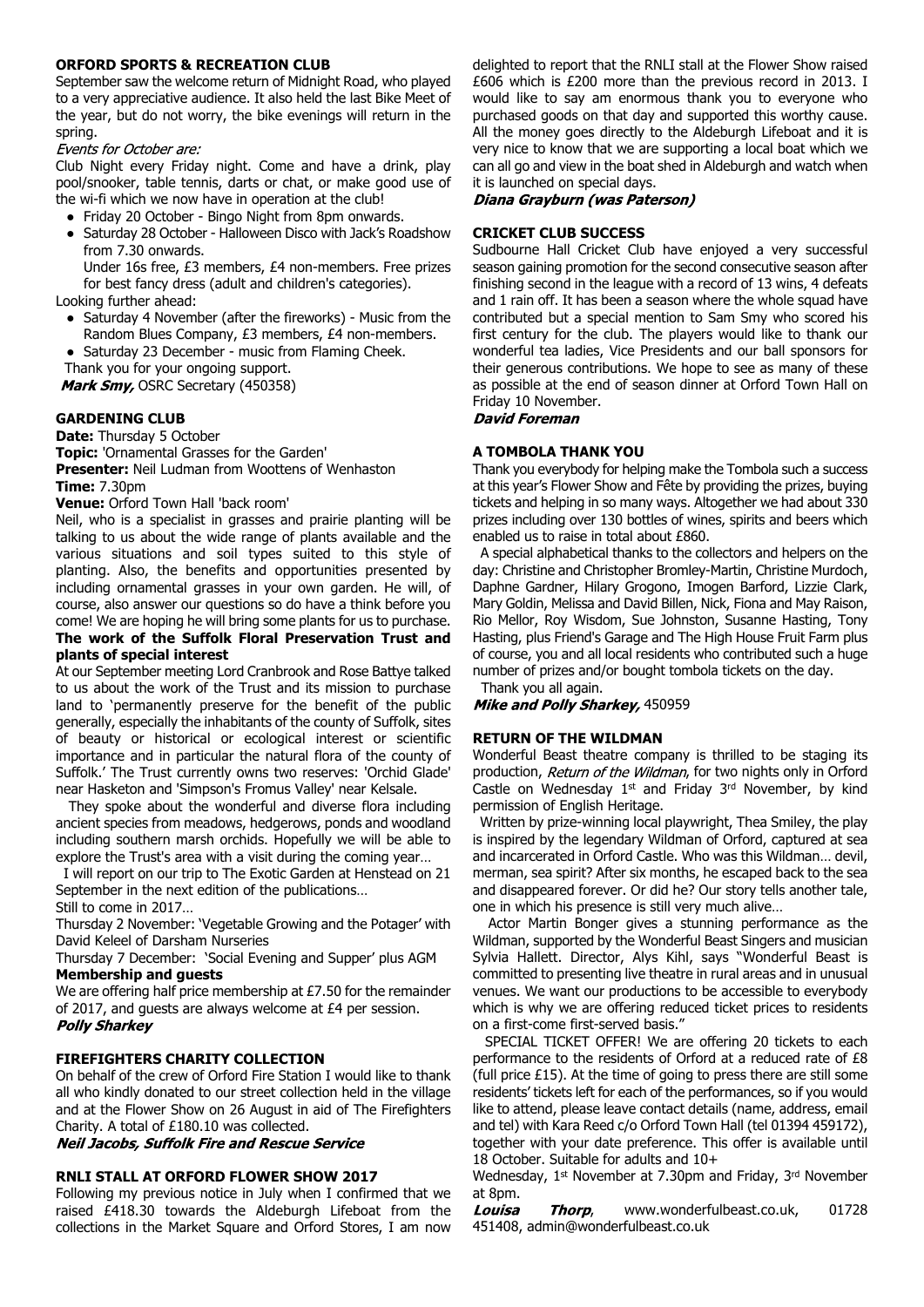#### **ORFORD AND SUDBOURNE W.I. Day Trip to Norwich**

Thursday 16 November 2017. Pick ups in Sudbourne, Orford and Snape to arrive outside John Lewis about 10.30am and depart from there at 4pm.

Cost: £13.00 per person and **everyone** is welcome to join us. To book a seat contact **Louise Schofield** 01394 450108 louiseschofield0104@gmail.com

# **SPONSORED DOG WALK IN AID OF EAST ANGLIAN AIR AMBULANCE**

Date: Sunday 15 October – 10.00 – 16.00 Venue: Glemham Hall, Woodbridge, IP13 0BT Cost: £5 per dog; £5 per adult – children under 16 free Website: www.eaaa.org.uk for registration or call Anna – 01473 74500

# **KING'S HEAD NEWS**

As we enter Autumn we have a lot planned at The King's Head. We hope the full house that came to our food theme night 'A Taste of Suffolk' enjoyed the evening. Our Head Chef Dan Bunce certainly showcased some of the fine products available on our doorstep. If that tantalised your taste buds the next food theme night will be Friday 27 October and we are off to the Mediterranean for a Tapas Night. We suggest that you book early to avoid disappointment, as spaces are limited.

 Peter Hepworth returned in September giving us another great evening of music covering tracks from the 70s/80s/90s plus some of his original music. This month we have the popular Steve Boyce performing on Saturday 21 October. If you haven't heard Steve yet, then book the date to come and hear the brilliant guitar playing and singing. Covering the slightly heavier side of classic rock and blues, it's always a hugely popular night. If you would like a taster then listen to https://www.youtube.com/watch?v=VGkUGfVQEKU. Whilst you are filling up your diary, pencil in Saturday 25 November for SJ Mortimer, a fantastic musician and performer from Cambridge. Some of SJ's music can be heard on her website www.sjmortimer.net.

 Our monthly quiz was won by a visiting team who kindly donated their prize money to EACH and promised to set the next one, which takes place on Sunday 15 October at 8pm. If you haven't been to one of our quizzes before then this is the time to enter. Just turn up pay £1 per player to enter and enjoy the evening. If you win you get the prize pot and to set the next quiz.

 On the Quiz front – The Alde & Ore Estuary Trust Inter Pub Quiz is on Thursday 23 November starting at 6.45pm sharp. The quiz is designed to test your knowledge of Suffolk and there are 15 pubs to compete against along the estuary. Entry is £5 per head and teams of up to 8 people, all proceeds go to the Trust. We will be providing, free of charge, canapes and nibbles during the event. Places are filling up fast so please make your booking soon.

 Poetry Reading – yes at The King's Head on Thursday 2 November. Martin Figura, award-winning poet, will be performing 'Boring the arse off young people'. Tickets are on sale now at £3 per head. This was described in The Observer as 'Figura... was a revelation – funny, sharp and on top form. Both performances were perfectly pitched for the occasion and gave the crowd a good night out.' Performance starts at 8pm with a preperformance meal menu running from 6pm. This is a first for The King's and we hope you can come along and enjoy the evening with us.

 Little bit of Housekeeping – Cricket Team Players and Partners Supper – Thursday 5 October – Menus ready and please complete and return with your choice options.

 A little bit of advance notice that with effect from 30 October we will be going over to our winter opening hours, through until 26 March 2018. The biggest change is that we will be closing on Sundays at 6pm and closed all day Monday. The only other variation to this is that we will be closing at 10.30pm on Tuesday, Wednesday and Thursday. Food service remains unchanged and is available all of the sessions we are open. Full details will be posted on our noticeboard and outside the pub. We apologise for any inconvenience this may cause.

 May the late September sun continue in to Autumn. When it chills down our wood burner will be blazing away to give a nice place to come and warm up, have a drink and/or a bite to eat. Many thanks for your continued support.

*Ian & Suzanne Ballantine*, thekingsheadorford@gmail.com

# **ORFORD CRAFT CENTRE**

As many of you will be aware The Orford Craft Shop closed in January 2017, following Stuart Bacon finally terminating his lease with Adnams plc, after submitting his intention to do so in September 2015. We are delighted to advise you that we have acquired the premises and will be re-opening it in early 2018 as Orford Craft Centre.

 We would have hoped to have opened it earlier than this but there are some substantial works that need to be undertaken which include the supply of amenities to the premises, and which will require road closure and the due period of notification, etc. In addition to this, the interior of the building is in a dilapidated condition and does not conform to current building regulations and legislation. All these remedial works will be undertaken prior to opening.

 Phase One of the works is to get the main building fit for purpose and up and running, which is hopefully going to be completed for early 2018. Phase Two is the two stables over spring of 2018, and Phase Three is to landscape and layout the front area. Part of these works will make the upstairs area open plan to create a gallery, exhibition, workshop, meeting space. Using flexible furniture solutions the Old Hayloft will provide a facility adaptable for many uses. The ground floor will provide a shop space hosting a range of products and ideally acting as a showcase for promoting local craft producers. No defined product portfolio has been put together but it is aimed to be high quality and multi-faceted. At the moment we have not decided the use of the two stables but are open to ideas and keen to see these utilised fully.

 Anybody who may be interested in using the space or having their products in the shop is invited to get in touch with us via email orfordcraftcentre@gmail.com. We look forward to hearing from you.

 We are delighted and excited about this new project and look forward to putting the building and its environs back as a centre to support the whole community of Orford and surrounding areas. We will provide updates as the project progresses.

 PS There are the remains of an old wooden tiller resting against the craft shop wall. As the Underwater Exhibition has moved to Dunwich it has very little relevance to the new Craft Centre or The King's Head. If anyone would like it, please contact us, otherwise it will be removed and disposed of. Free to a good home, removal costs at your expense.

# **Ian & Suzanne Ballantine**

# **PENINSULAR PRACTICE NEWS: Help yourself to health**

We are delighted to announce that The Peninsula Practice and our PPG will be holding our second event day at Hollesley Village Hall on 4th October 2017 between 2 and 5pm. There will be:

- Interactive stands from services available to all patients
- A walk-in flu clinic.
- Defibrillator Training.
- Please look out for posters advertising the event.

If you cannot attend and think you may be entitled to a flu vaccination please call the surgery.

Surgery Closures: Wednesday 4 October 2017, from 1pm

# **ALDE AND ORE ESTUARY TRUST**

Please don't forget to let us know which Fundraising Launch and drinks reception you would like to attend, everybody is welcome.